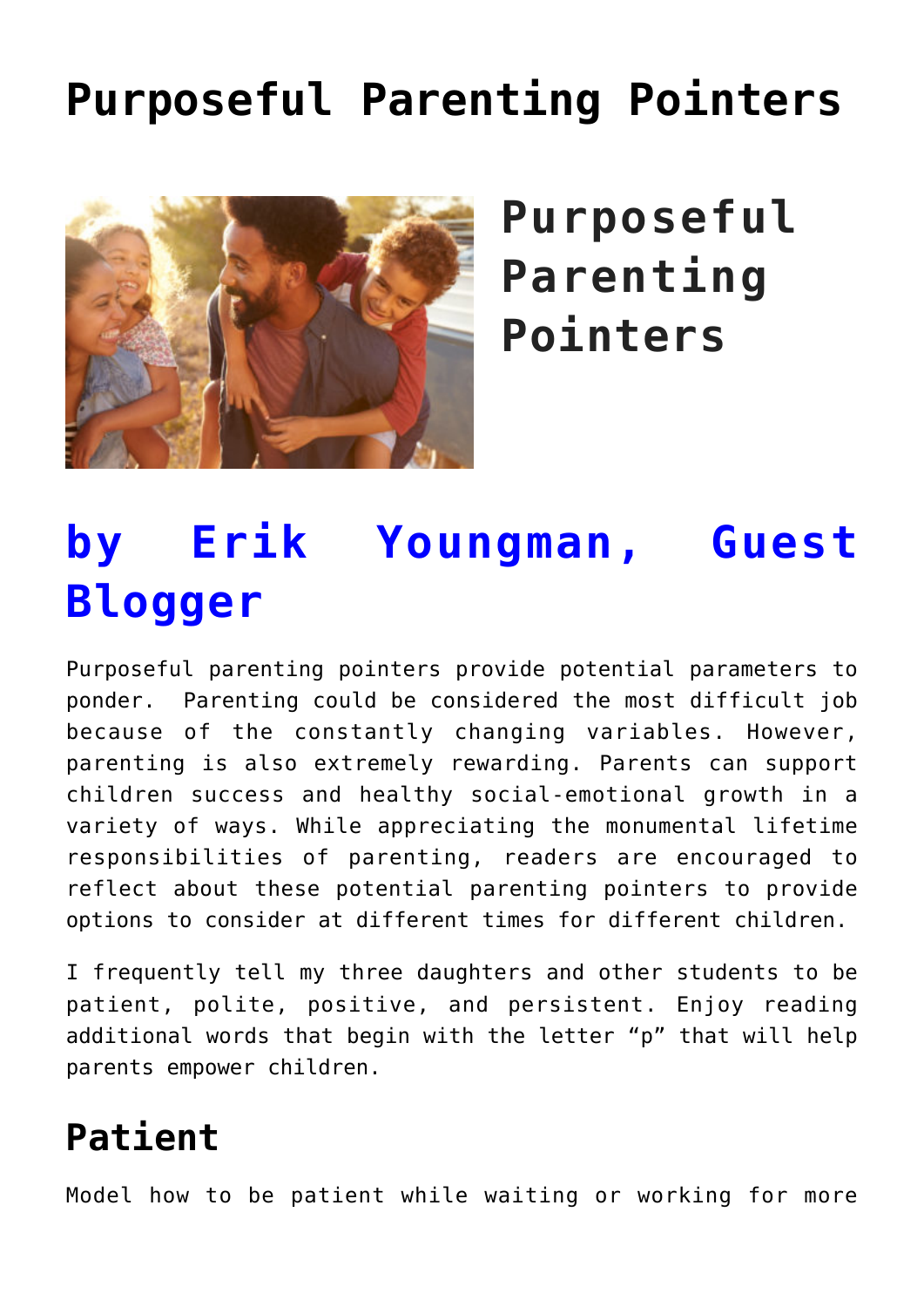positive outcomes. Focus on what you can control while deliberately thinking and behaving as efficiently or effectively as possible. Recognize when you and/or your children can have an impact on the short- or long-term disappointing outcomes as you continue to focus on your effort, attitude, and focus.

# **Positivity**

Having an optimistic and positive mindset can shape initial reactions during challenging situations and will likely be replicated by children in future scenarios. Openly discuss emotions and empower hope as you ensure children understand that you are there to listen so that they are not alone. Be positive about experiences and potential frustrations with family, friends, teachers, and athletic experiences. Easier said than done at times, but recognize when it would be best to not sweat the small stuff.

## **Polite**

Model and empower politeness by focusing on empathy, kindness, and gratitude (EKG). There are multiple ways to measure a person's heart and how much they care. Modeling and empowering empathy, kindness, and gratitude creates a foundation for conversations and interactions. Discuss benefits of showing empathy for others during challenging situations; kindness for self and others; and gratitude for opportunities, support, experiences, and relationships.

### **Persistence**

Regardless if you call it persistence, resilience, or grit, model and empower learning from mistakes, challenges, misunderstandings, and rejection. Keep trying different strategies and focusing on improvement when you have not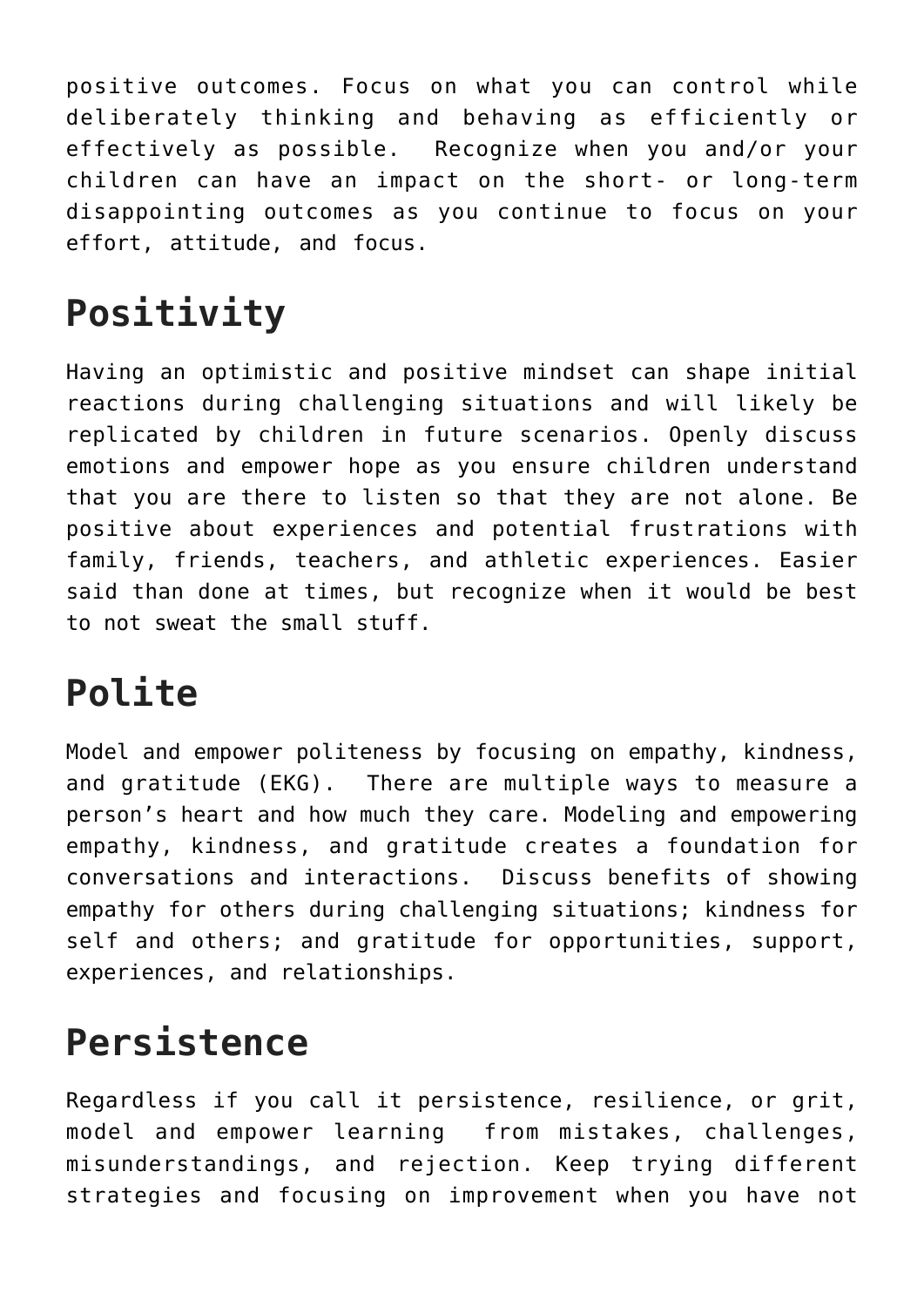accomplished something YET. Pause for a moment to analyze options, be courageous, and enhance your focus, effort, and attitude. Persistence will help children as they embrace and learn from mistakes, challenges, misunderstandings, and rejection that happen daily and weekly while participating in coding, science, math, writing, athletics, music, acting, and collaboration.

## **Peaceful**

Help establish routines and structures that empower times of quiet and peace. Model self-care and how to relax. Examples include limiting electronics, creating quiet places to calm down, establishing bedtime routines to ensure appropriate sleep, and engaging in family meals or games.

# **Praised**

Praise children's effort, attitude, and growth. Provide feedback that is specific, forward-thinking and timely to inspire grit, growth, reflection, innovation, and tenacity. Provide feedback that targets the activity, thinking, and self-regulation to encourage correction of misconceptions, empower transfer of learning, and reflection about thinking (metacognition).

### **Proud**

Tell your children that you love them and frequently specify why you are proud of them. Enhancing pride enhances calculated risk-taking and builds confidence, courage, poise, and a focus on continuous improvement by getting better on every attempt and iteration. Proudly make and keep promises to your children and empower them to do the same to empower ownership and finishing what was started or given your word to complete.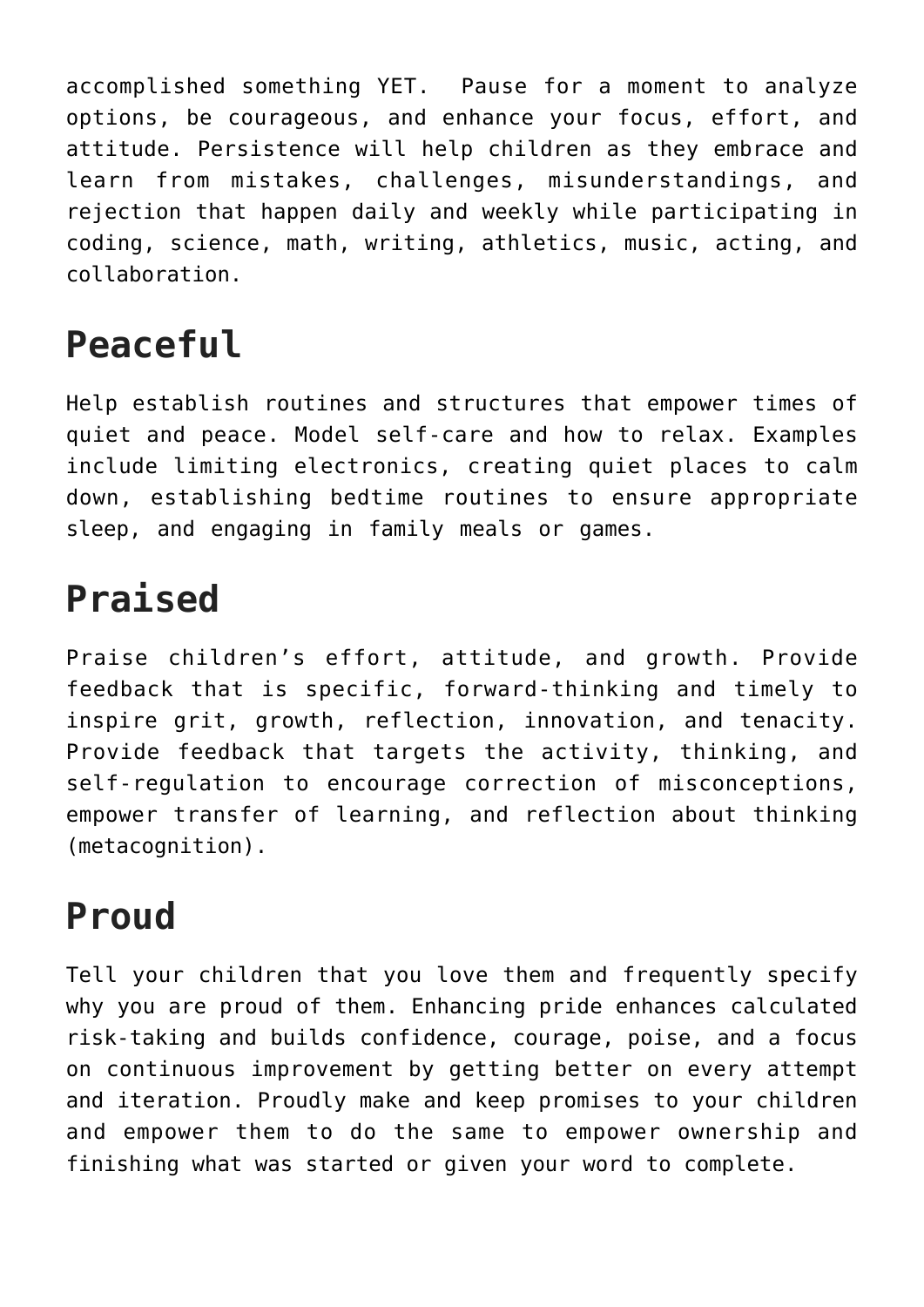### **Passion**

Seek to understand your children's passions and insecurities. Curiously ask questions, listen to responses, and observe them in different situations to see topics and activities that result in smiles, engagement, wonder, and passion. Empower your children to discover potential interests they can be passionate about as a child, not necessarily what you were passionate about as a child.

## **Purposeful**

Parents should model and empower purposeful actions to raise their children to become well-adjusted adults. Model how to reflectively learn from every interaction and to understand that they must responsibly and respectfully work to earn things in life.

### **Preparation**

Parents should model and empower focusing on variables that can be controlled. Being organized and prepared to participate in activities allows children to engage in activities rather than being frustrated because they are late or not prepared with necessary resources. Example areas to target include healthy eating choices, empowering children to get dressed by themselves while also doing their daily hygiene routines and preparing teenagers to use an alarm clock so they are responsible for getting ready each day. Teaching your children how to prepare themselves a healthy breakfast and pack a lunch for school and having all of their school supplies ready when they leave for school also teaches responsibility that can continue to be enhanced as children grow older.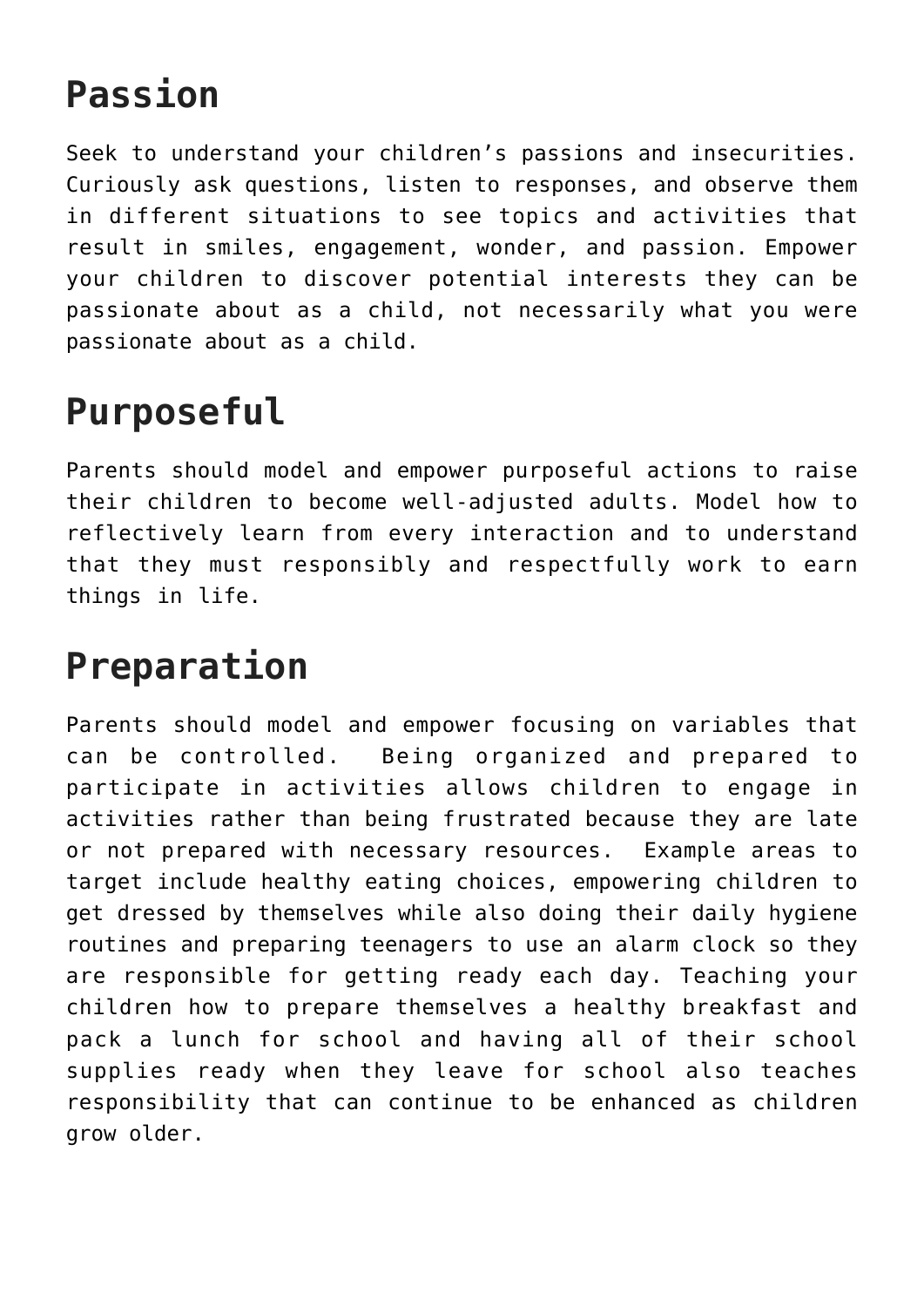## **Productive Progress**

Model how to recognize, appreciate, and empower incremental progress via reflection, goal setting, and self-assessment. Focus on progress and quality rather than perfection.

#### **Process**

Focus on choices, strategies, adaptability, and growth during the process rather than only the result. Reflect about your impact, effort, attitude, and interactions with others. Appreciate analysis of mistakes or growth, learning, progress, changes, or opportunities.

### **Parameters**

Establish limits that also provide children with ownership. Give children opportunities to surprise you and themselves, and never underestimate them. Establish routines and traditions, spend time with them, introduce them to games and activities, and choose your battles based on safety, frequency, and impact.

### **Problem-solving**

Rather than you solving every problem, help younger children learn how to solve problems and react while you can still give them pointers and support. Solving problems for them all of the time diminishes the learning opportunities that will be needed as they get older and take responsibility for amplified impacts. Empower autonomy, agency, ownership, strategizing, reflection, and communication skills to decrease disagreements while enhancing awareness of when to ask for help. Guide, teach, and explain options and impacts rather than making every decision for children. Help children understand the relationship between demonstrating more responsibility and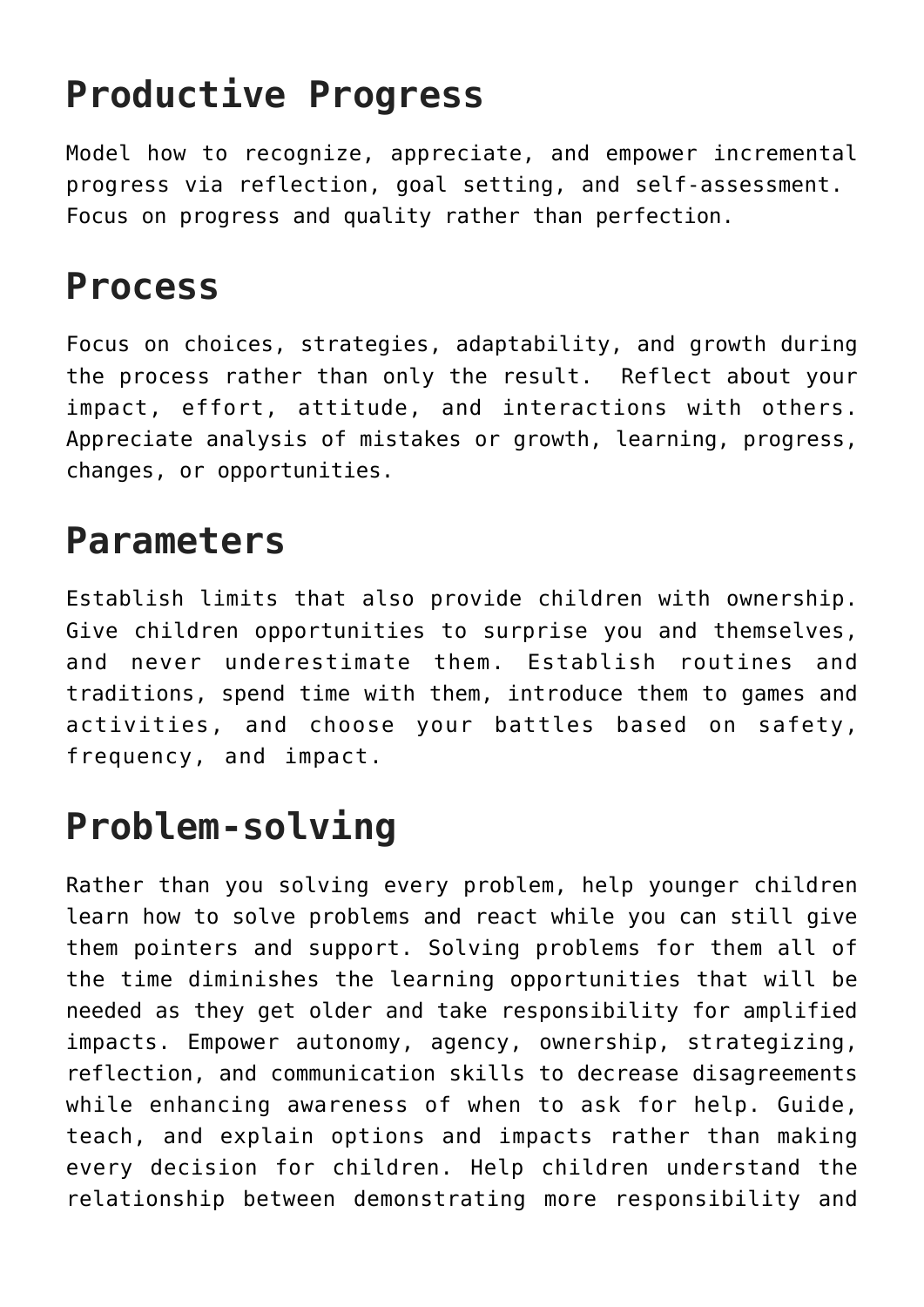earning more trust and autonomy.

## **Partnerships**

Explain benefits of partnering with others to impact positive outcomes. Teach children collaboration, teamwork, leadership, and how to understand different perspectives while promoting others.

## **Play**

One of the best parts of being a parent is playing with your children. Empower creativity, taking calculated risks, smiling, and having fun. Splash in puddles, dance in the rain, creatively make messy art projects, experiment with baking and cooking, play sports in the mud, daydream, draw, take funny pictures, and listen to music. You can wash the messes away, but the memories will stay.

#### **Presence**

Be present and teach your children critical, polite, and appropriate times to make eye contact and listen. Put your device down and give them your full attention. Enjoy family meals and help your children spend more energy and awareness in the moment rather than worrying about the future. Learn from your kids while also helping them learn. Children grow up fast so savor moments, hugs, smiles, and laughter.

# **Pivot**

Model and empower pivoting or adapting to the changing times and circumstances. Expect the unexpected while being prepared to change strategies, directions, or perspectives. Benefits include enhancing confidence, courage, creativity, flexibility, and leadership.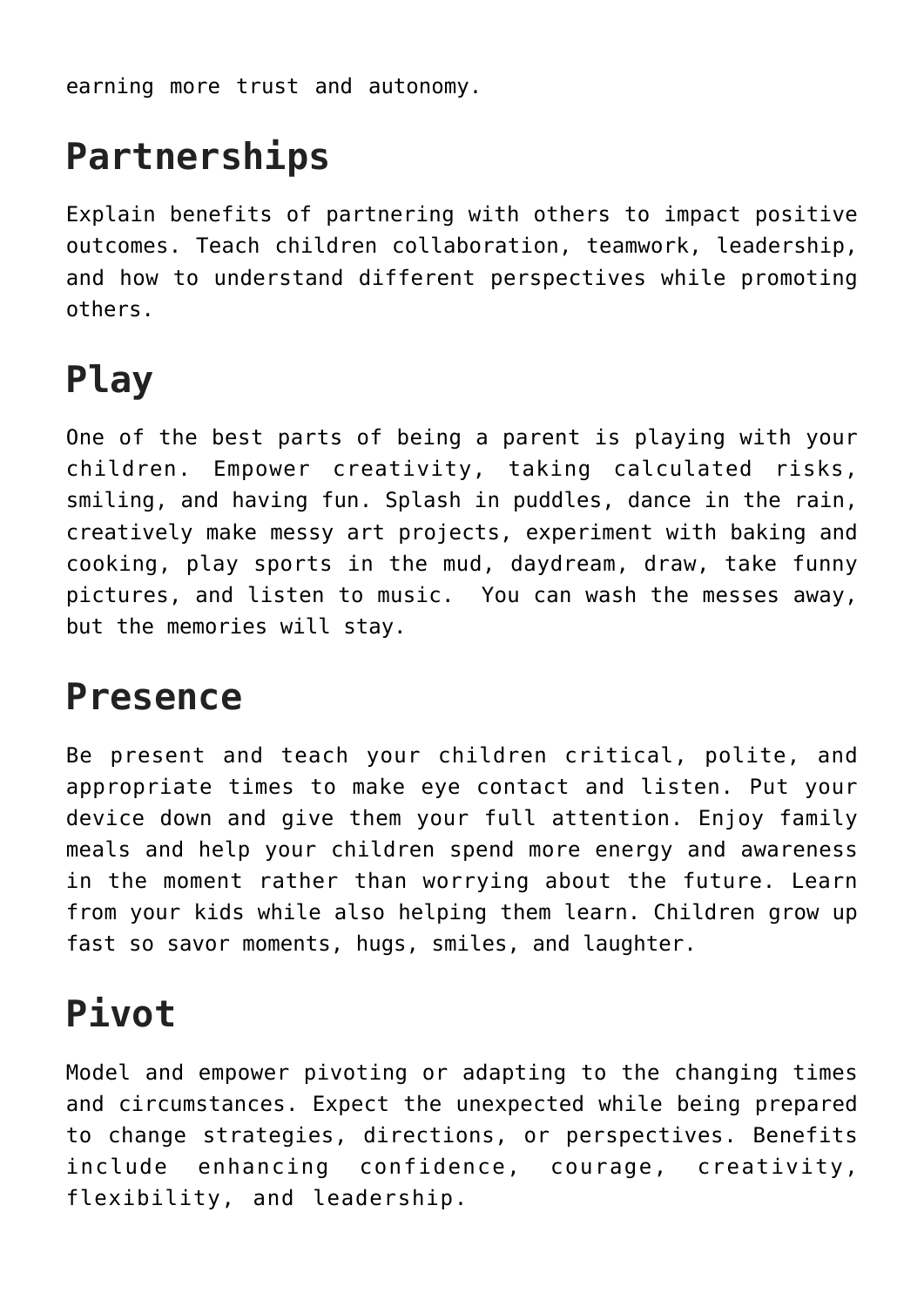### **Ponder**

Curiously and creatively hypothesize and reflect about lessons learned from experiences. Reflect about continuous improvement, empathy, kindness, gratitude, and about feedback to empower your children to be teachable, coachable, and approachable.

# **Polished**

Help children understand different times when their appearance or work should be polished. Help them recognize that their dress and hygiene is more important during particular situations. Similarly, there are times when feedback and experiences should lead to polished presentations, quality work, excellent performance, and best efforts.

### **Purposeful Parenting Pointers**

Purposeful parenting pointers provide potential phenomenal parameters to ponder and practice. What are your reactions and success stories about these parenting pointers? I would love to hear feedback and questions via Twitter (@Erik\_Youngman) so we can continue reflective conversations about purposeful parenting. Share this blog with a fellow parent and discuss what might be helpful for your children in the coming years to prepare them to be well-adjusted adults.

# **Dr. Erik Youngman's Biography**

Dr. Erik Youngman is an education leader who is passionate about topics such as homework, growth mindset, grading, and leadership. Published books he has written include, "The Magic of Growth Mindset," and "12 Characteristics of Deliberate Homework," as well as a chapter for, "100 No-Nonsense Things That All Teachers Should Stop Doing." Erik has